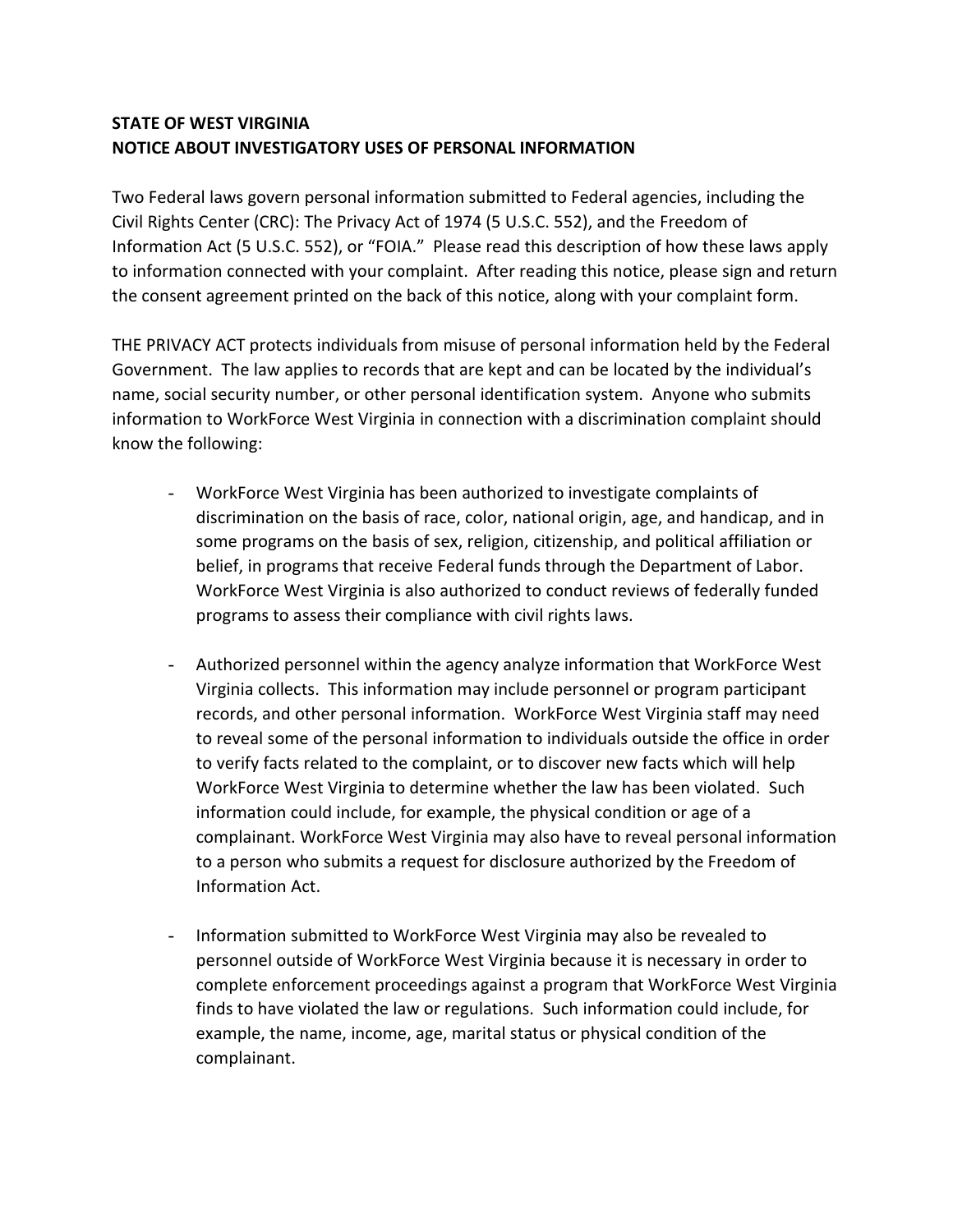- Any personal information you provide may be used only for the specific purpose for which it was requested. WorkForce West Virginia requests personal information only for the purpose of carrying out authorized activities to enforce, and determine compliance with, civil rights laws and regulations. WorkForce West Virginia will not release personal information to any person or organization unless the person who submitted the information gives written consent, or unless release is required by the Freedom of Information Act.

No law requires that a complainant reveal personal information to WorkForce West Virginia, and no action will be taken against a person who denies a request for personal information. However, if WorkForce West Virginia cannot obtain the information needed to fully investigate the allegations in the complaint, the case may be closed.

- Any person may ask for, and receive, copies of all personal materials WorkForce West Virginia keeps in his or her file for investigatory use.

AS A POLICY, WORKFORCE WEST VIRGINIA DOES NOT REVEAL NAMES AND OTHER IDENTIFYING INFORMATION ABOUT INDIVIDUALS, UNLESS IT IS NECESSARY TO COMPLETE INVESTIGATION OR ENFORCEMENT ACTIVITIES AGAINST A PROGRAM WHICH HAS VIOLATED THE LAW. WorkForce West Virginia never reveals to the program under investigation the identity of the person who filed the complaint, unless the complainant first gave written permission to do so.

THE FREEDOM OF INFORMATION ACT (FOIA) gives the public maximum access to Federal Government files and records. Persons can request, and receive, information from many types of records kept by the Government – not just materials that apply to them personally. WorkForce West Virginia must honor most requests for information submitted under FOIA, but there are exceptions:

- WorkForce West Virginia is usually not required to release information during an investigation or an enforcement proceeding if that release would limit WorkForce West Virginia 's ability to do its job effectively; and
- WorkForce West Virginia can refuse to disclose information if release would result in a "clearly unwarranted invasion" of a person's privacy.

PLEASE READ AND SIGN THE FOLLOWING CONSENT FORM.